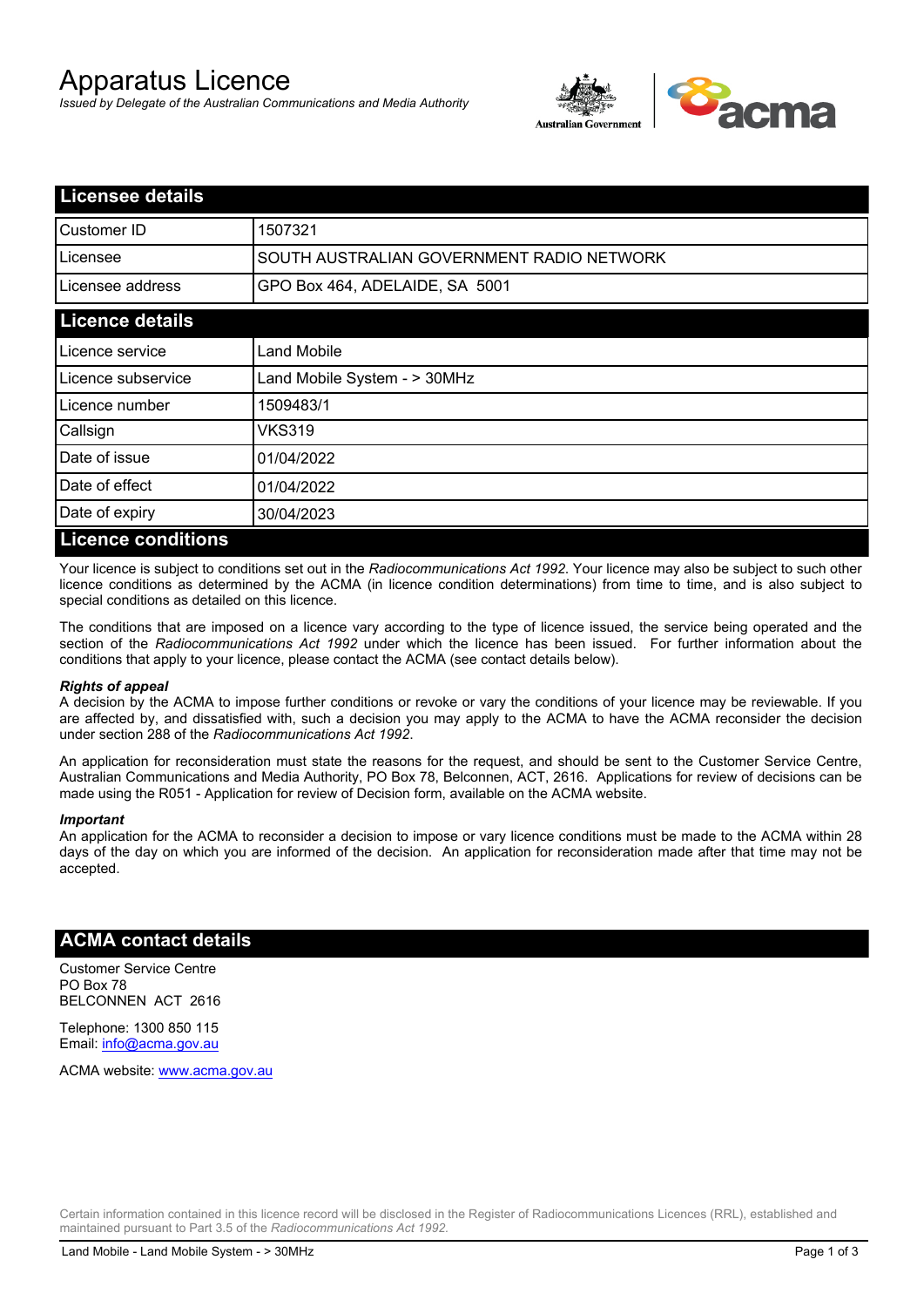# **Advisory Notes applying to licence no.: 1509483/1**

Conditions applicable to the operation of Land Mobile System station(s) authorised under this licence can be found in the Radiocommunications Licence Conditions (Apparatus Licence) Determination and the Radiocommunications Licence Conditions (Land Mobile Licence) Determination. Copies of these determinations are available from the ACMA and from the ACMA home page (www.acma.gov.au).